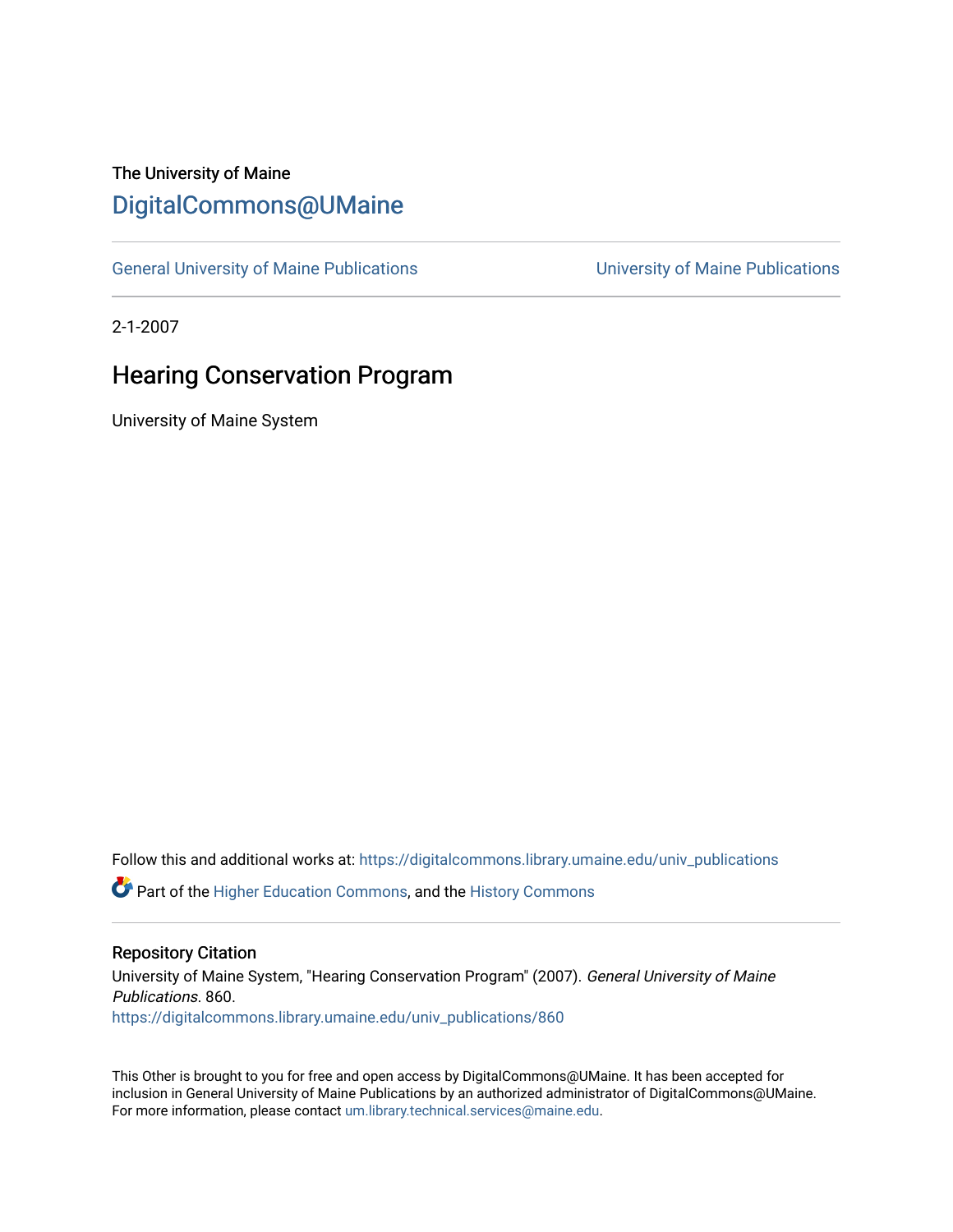# *University of Maine*

Hearing Conservation Program

**The University of Maine Orono, Maine 04469**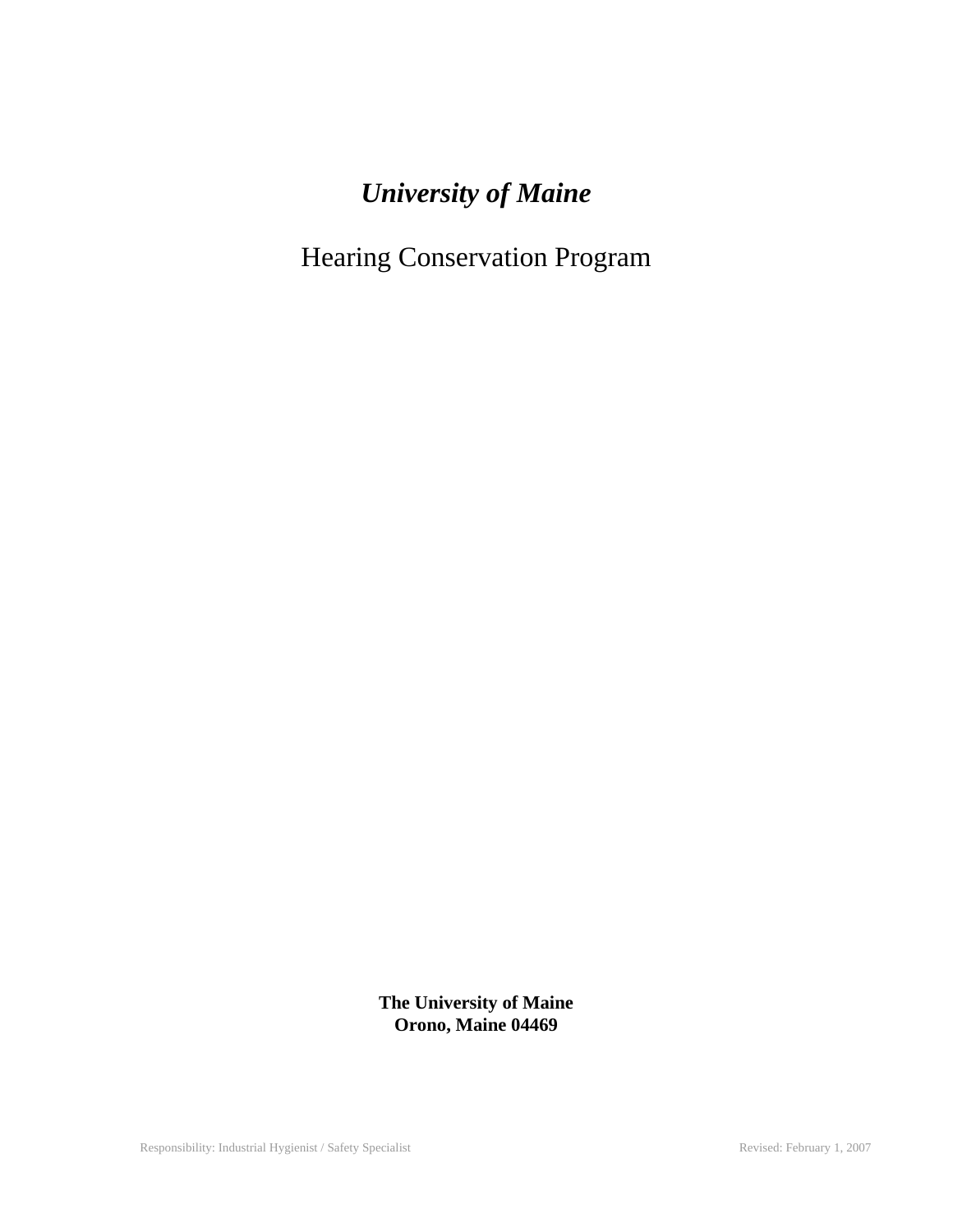## TABLE OF CONTENTS

#### PAGE

| 1.0 |  |
|-----|--|
| 2.0 |  |
| 3.0 |  |
| 4.0 |  |
| 4.1 |  |
| 4.2 |  |
| 4.3 |  |
| 4.4 |  |
| 4.5 |  |
| 5.0 |  |
| 6.0 |  |
| 6.1 |  |
| 6.2 |  |
| 6.3 |  |
| 6.4 |  |
| 6.5 |  |
| 7.0 |  |
| 7.1 |  |
| 7.2 |  |
| 7.3 |  |
| 8.0 |  |
| 8.1 |  |
| 8.2 |  |
| 8.3 |  |
| 8.4 |  |
| 8.5 |  |
| 9.0 |  |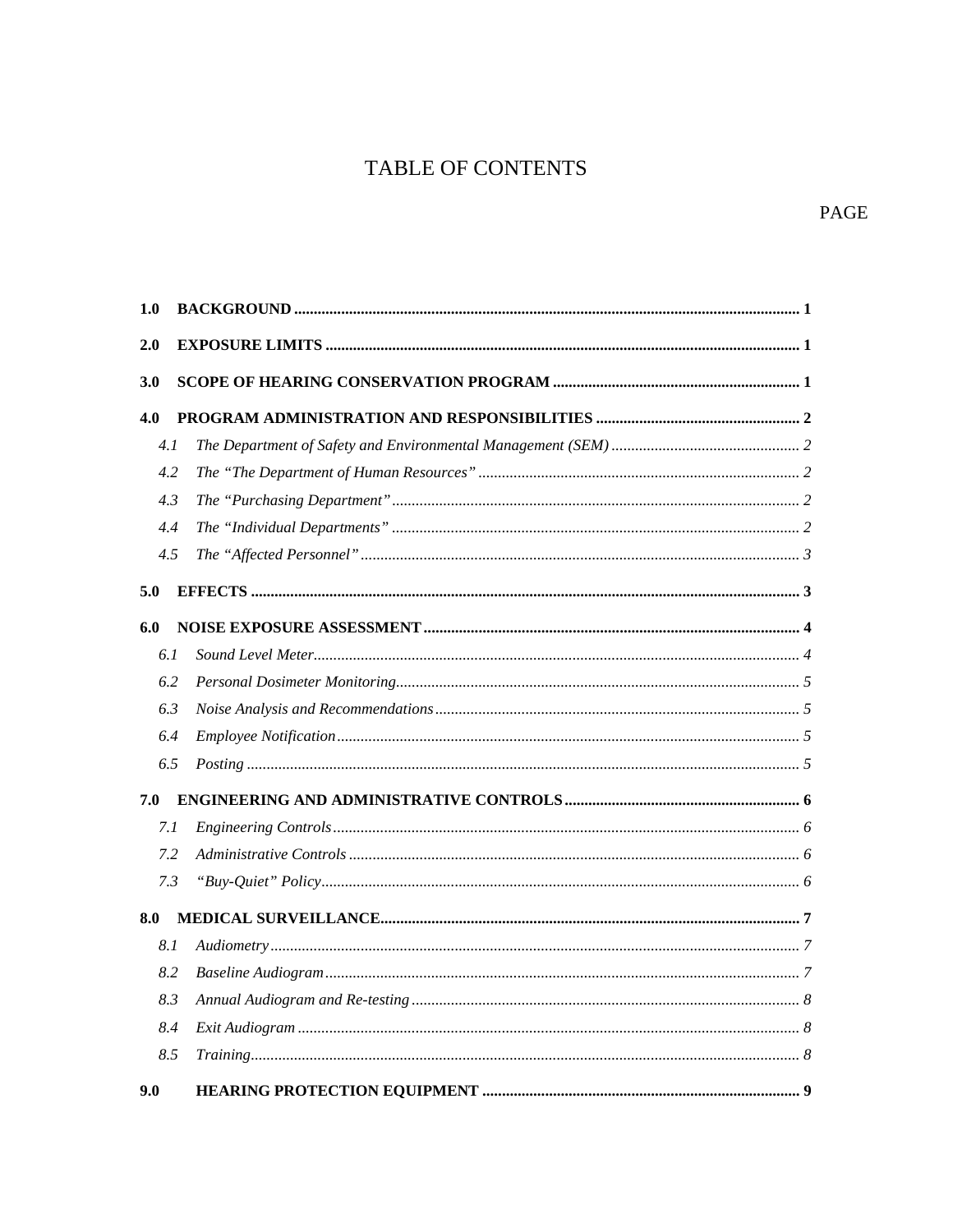| 11.0 |  |
|------|--|
| 12.0 |  |

#### **Appendices:**

Appendix A – Definitions Appendix B – University of Maine Job Classifications included in the Hearing Conservation Program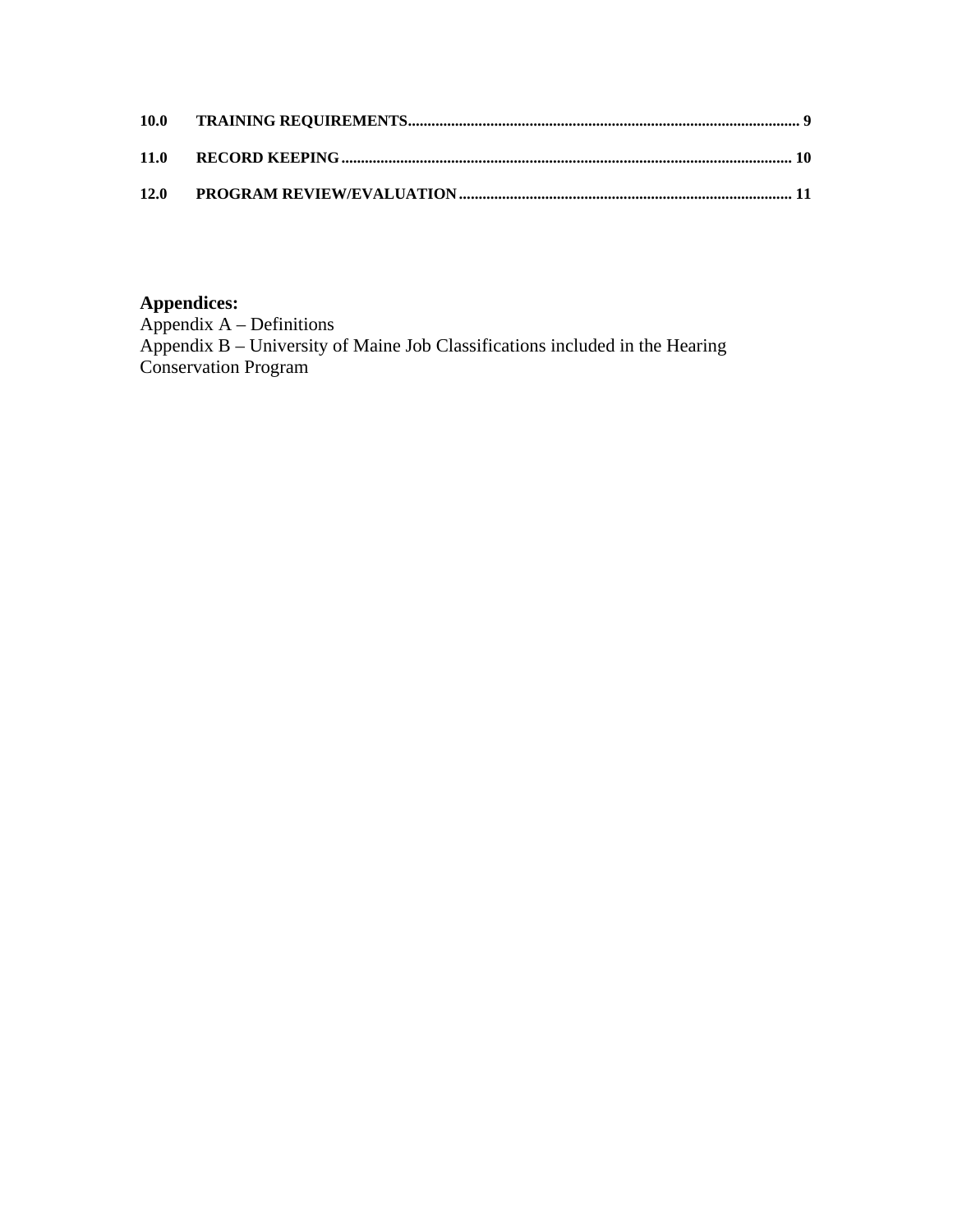Department Title: Safety and Environmental Management Page: 1 of 14 Title/Section: **Hearing Conservation Program** Revision: 2<br>Procedure: MP08020 Procedure: 02/01/07 Procedure: MP08020 Date Issued: 02/02/02/02/07 Date Issued: 02/02/07/07/07/07/07/07

#### **1.0 BACKGROUND**

A hearing conservation program is to be implemented for employees subject to noise at or above an eight hour time weighted average of 85 dBA, or equivalent, as required by the Federal Government (OSHA) and adopted by Maine Department of Labor.

University of Maine supervisors and employees should consult with the Department of Safety and Environmental Management (SEM), in order to locate employees exposed to excess noise levels due to work practices or environments. \*Note - duties may only occur once per year. However, noisy processes which occur once per year may cause employees to loose their hearing, thus such exposures need to be assessed. Personal noise monitoring needs to occur for job classifications where employees may be overexposed to noise levels.

#### **2.0 EXPOSURE LIMITS**

The following information details the exposure limits enforced by OSHA. By each noise level is an explanation of the basic compliance requirements. \*Note – the first two limits are eight hour averages and the third limit is a ceiling limit. Eight hour averages may be exceeded if employees are exposed to higher noise levels for a shorter amount of time.

- 85 dBA, or 50% Dose Noise Monitoring Results, Included Hearing Conservation Program, Annual Training & Audiogram, & Hearing Protection Offered.
- 90 dBA, or 100% Dose Noise Monitoring Results, Included Hearing Conservation Program, Annual Training & Audiogram, & Hearing Protection Required.
- 115 dBA produced at any time during an employees work shift. Monitoring Results and Hearing Protection, which should be worn for the period of time when the 115 dBA sound level is produced.

#### **3.0 SCOPE OF HEARING CONSERVATION PROGRAM**

This program applies to all employees exposed at or above an eight hour average of 85 dBA, or equivalent. This program also applies to employees subject to noise levels in excess of 115 dBA at any time during their work shift.

If you need to have noise exposures assessed in your work area please call SEM at 581- 4055.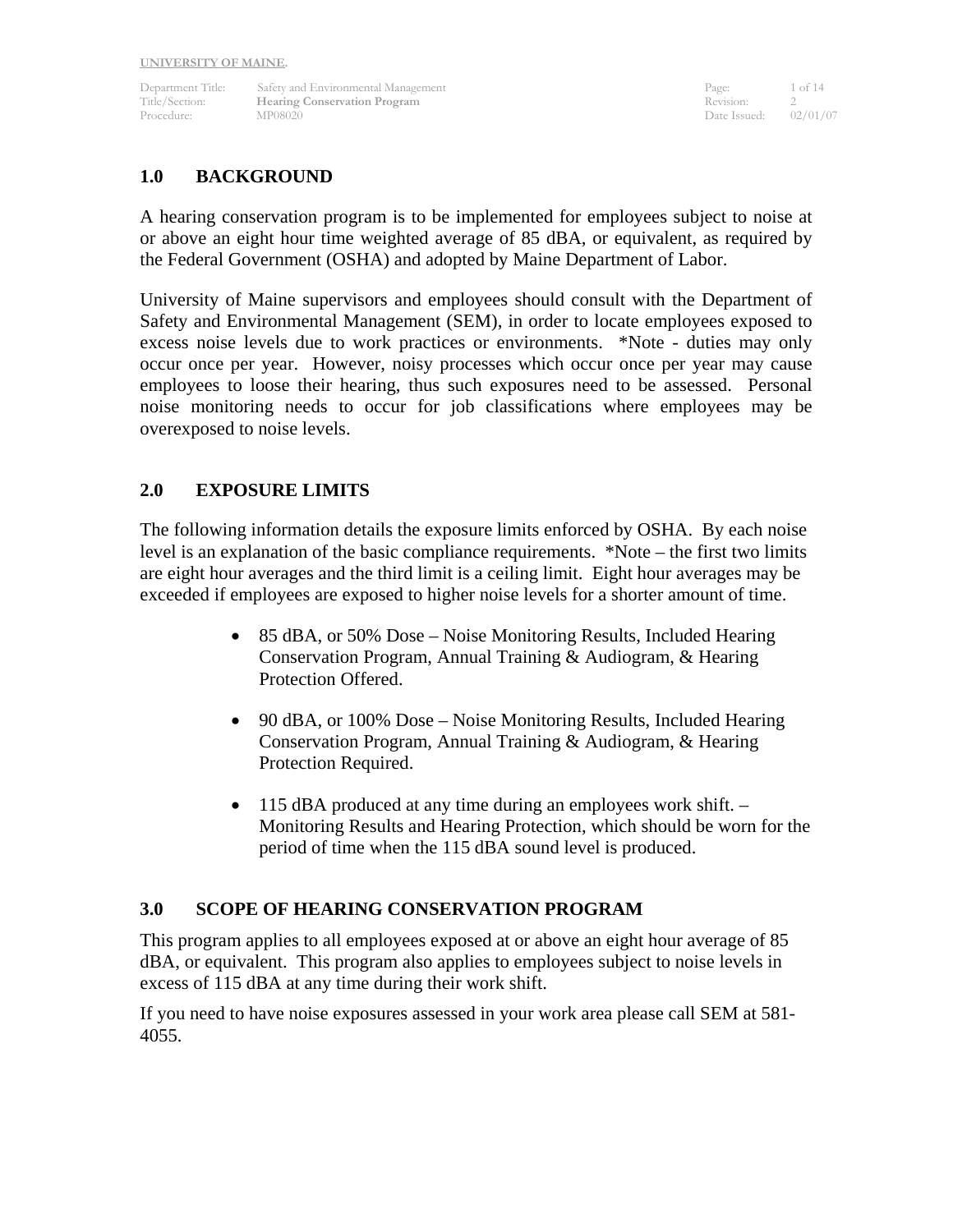Department Title: Safety and Environmental Management Page: 2 of 14<br>
2 Of 14<br>
2 Of 14<br>
2 Of 14 **The Example 2 Section:** The Section: 2 Section: 2 Section: 2 Section: 2 Section: 2 Section: 2 Section: 2 Section: 2 Section: 2 Section: 2 Section: 2 Section: 2 Section: 2 Section: 2 Section: 2 Section: 2 Section: 2 Sectio Procedure: MP08020 Date Issued: 02/01/07

## **4.0 PROGRAM ADMINISTRATION AND RESPONSIBILITIES**

Responsibility for implementing this program rests on the following departments and individuals:

#### **4.1 Safety and Environmental Management (SEM) shall act as program administrator and shall be responsible for the following:**

- Development, maintenance, and periodic review of the Hearing Conservation Program;
- Perform personal noise dosimetry, and otherwise assessing noise exposures;
- Provide a copy of monitoring results, to those employees monitored;
- Providing guidance for departmental compliance with this document;
- Maintain noise monitoring equipment;
- Provide guidance for selection of engineering, administrative, and other noise controls, including hearing protectors; and
- Assist supervisors in the development and implementation of a training program which meets the requirements of OSHA standard 1910.95.

## **4.2 Human Resources shall:**

- Assist supervisors in the coordination and administration of audiograms for personnel covered by this program;
- Analyze job descriptions relevant to potential noise exposure;
- Maintain audiogram records; and
- Share audiogram test results with SEM upon request.
- Notify SEM, the supervisor and employee of any standard threshold shift.

## **4.3 Purchasing Department shall:**

• Establish and maintain purchasing policy to support the University of Maine's commitment to Safety and the Environment. This policy shall include selection of equipment or machinery to be targeted for noise reduction through new purchases. This can be done by requesting noise level data from manufacturers, and specifying to the manufacturer what noise production is acceptable for such purchases.

### **4.4 The "Individual Departments" shall:**

• Familiarize department employees with the HCP;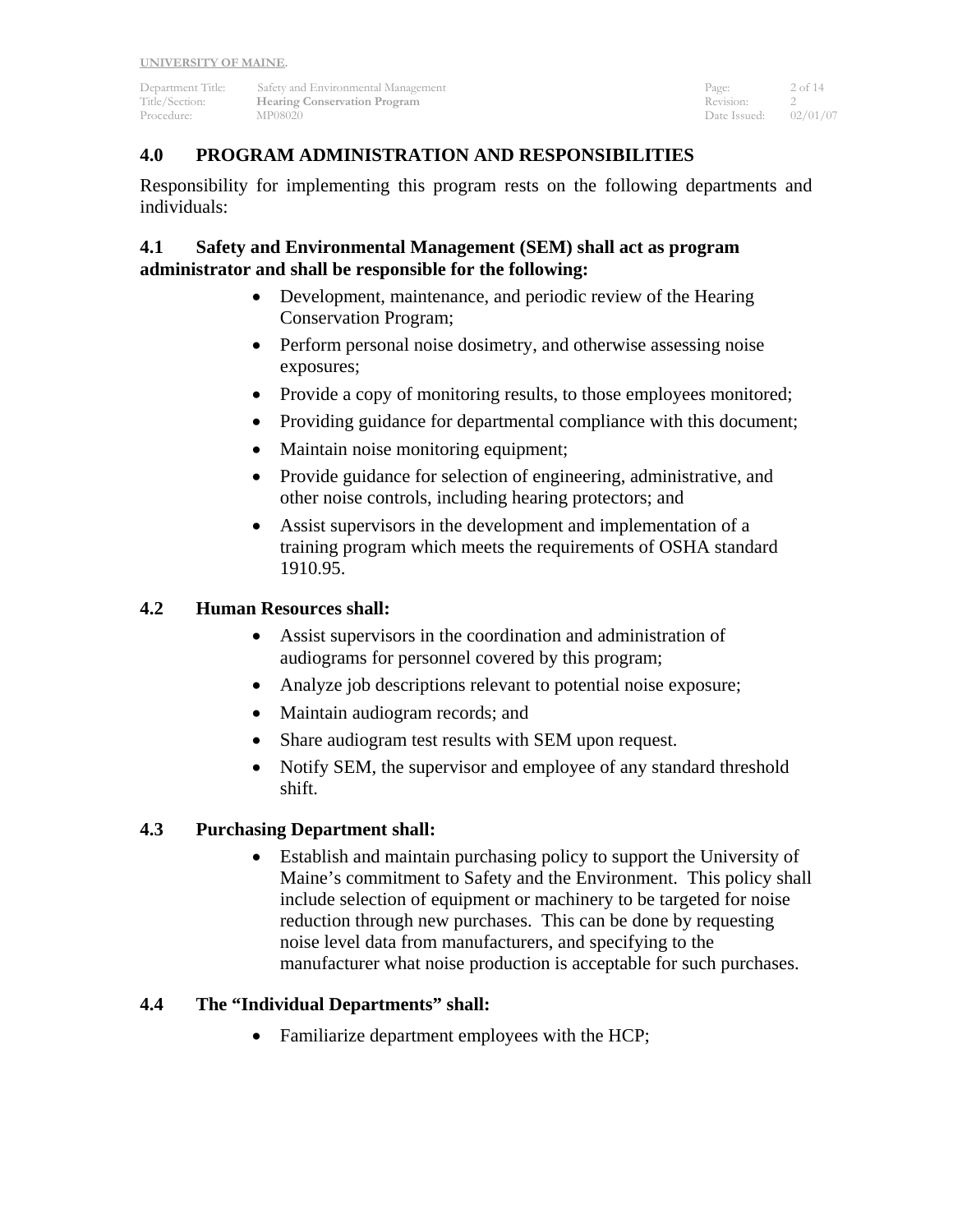Department Title: Safety and Environmental Management Page: 3 of 14 Title/Section: **Hearing Conservation Program** Revision: 2<br>Procedure: MP08020 Procedure: 02/01/07 Procedure: MP08020 Date Issued: 02/02/02/02/07 Date Issued: 02/02/07/07/07/07/07/07

- Assist SEM in the identification of work practices generating noise levels at or above the PEL or employees suspected of being exposed to noise levels above the PEL;
- Consult SEM to determine feasibility of appropriate engineering and administrative controls;
- Participate in the University's "Buy Quiet" policy;
- Provide affected personnel with appropriate hearing protective equipment as determined by SEM;
- Provide personnel the opportunity to complete audiometric evaluations during normal working hours; and
- Require employees to wear hearing protective equipment in all situations identified by the HCP and prior to completion of audiometric examinations.

## **4.5 The "Affected Personnel" shall:**

- Comply with the requirements of the HCP;
- Comply with requirements for annual audiometric examinations;
- Follow guidelines for completion of audiometric testing;
- Properly wear the hearing protection equipment provided, and as required by the HCP; and
- Maintain hearing protection provided.

## **5.0 EFFECTS**

Chronic noise induced hearing loss is a permanent sensorineural condition that cannot be treated medically. It is initially characterized by a declining sensitivity to high-frequency sounds, usually at frequencies above 2,000 Hertz (Hz) (Normal human speech ranges in pitch from 300 to 4000 Hz). Exposure of a person with normal hearing to workplace noise at levels equal to or in excess of the PEL may cause a shift in the worker's hearing threshold. Such a shift is called a standard threshold shift and is defined by a change in hearing thresholds of an average 10 dBA or more at 2,000, 3,000 and 4,000 Hz in either ear.

In addition to effects on hearing, noise may also:

- Interfere with speech and communications;
- Cause a stress reaction;
- Interfere with sleep;
- Lower employee morale;
- Reduce employee efficiency;
- Cause annoyance;
- Interfere with concentration; and
- Cause fatigue.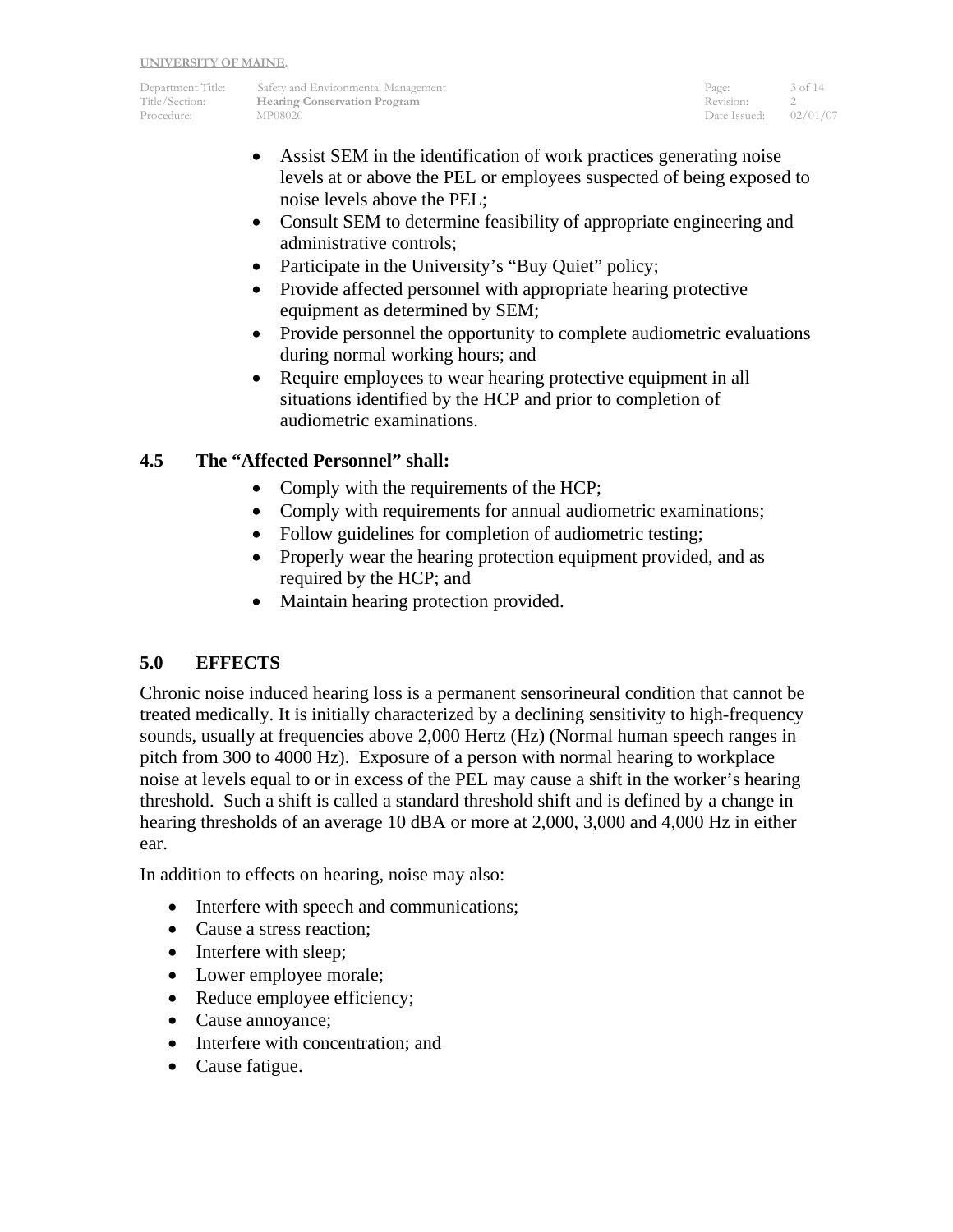Department Title: Safety and Environmental Management Page: 4 of 14 Title/Section: **Hearing Conservation Program** Revision: 2<br>Procedure: MP08020 **MP08020** 2001/07 Procedure: MP08020 MP08020 Date Issued: 02/01/07

OSHA's Occupational Noise Exposure standard (29 CFR 1910.95) and subsequent amendments require that a employer must administer a continuing and effective hearing conservation program for all employees whose noise exposures equal or exceed an eighthour time weighted average (TWA) of 85 dBA or, equivalently, a noise dose that is equal to 50 percent of the PEL. The standard also requires that all continuous, intermittent and impulsive sound levels from 80 dBA to 130 dBA be included in the measurement dose. For noise measurement purposes this essentially means a threshold for measurement of 80 dBA.

#### **6.0 NOISE EXPOSURE ASSESSMENT**

In order to effectively manage a HCP, the necessary noise data must be collected. The OSHA's Occupational Noise Exposure standard (29 CFR 1910.95) and subsequent amendments require that an employer must administer a continuing and effective hearing conservation program for all employees whose noise exposures equal or exceed an eighthour time weighted average (TWA) of 85 dBA or, equivalently, a noise dose that is equal to 50 percent of the PEL.

To verify noise exposures to employees, it is the intent of the university to conduct noise level measurements as well as analyze job descriptions. Information gathered through this process will be used to evaluate the use of and recommend engineering and administrative controls and to provide appropriate hearing protection devices. To determine occupational noise exposures, the university will employ the use of both a sound level meter (SLM) and a personal noise dosimeter. Regardless of the type of monitor used, it will be configured to have a five-dBA exchange rate (in accordance with 29 CFR 1910.95); a criteria level of 90 dBA, be set at slow response and use an 80 dBA threshold. Noise exposures will be measured for all tasks without regard for the use of hearing protectors.

Initial monitoring shall be conducted for noisy work sites or tasks to determine the noise exposure levels representative of all workers whose eight-hour TWA noise exposures may equal or exceed 85 dBA. For individuals remaining in essentially stationary, continuous noise levels, either a sound level meter or a dosimeter may be used. For individuals who move around frequently or who perform different tasks with intermittent or varying noise exposure levels, a task-based monitoring strategy may be employed.

Re-evaluations of areas observed to be in excess of 85 dBA should be conducted periodically. Monitoring shall be repeated sooner if a change in production, process, equipment or personnel might affect exposure levels. Re-evaluation may also be considered if individuals are developing significant threshold shifts.

#### **6.1 Sound Level Meter**

A Sound Level Meter (SLM) shall be used in the following circumstances: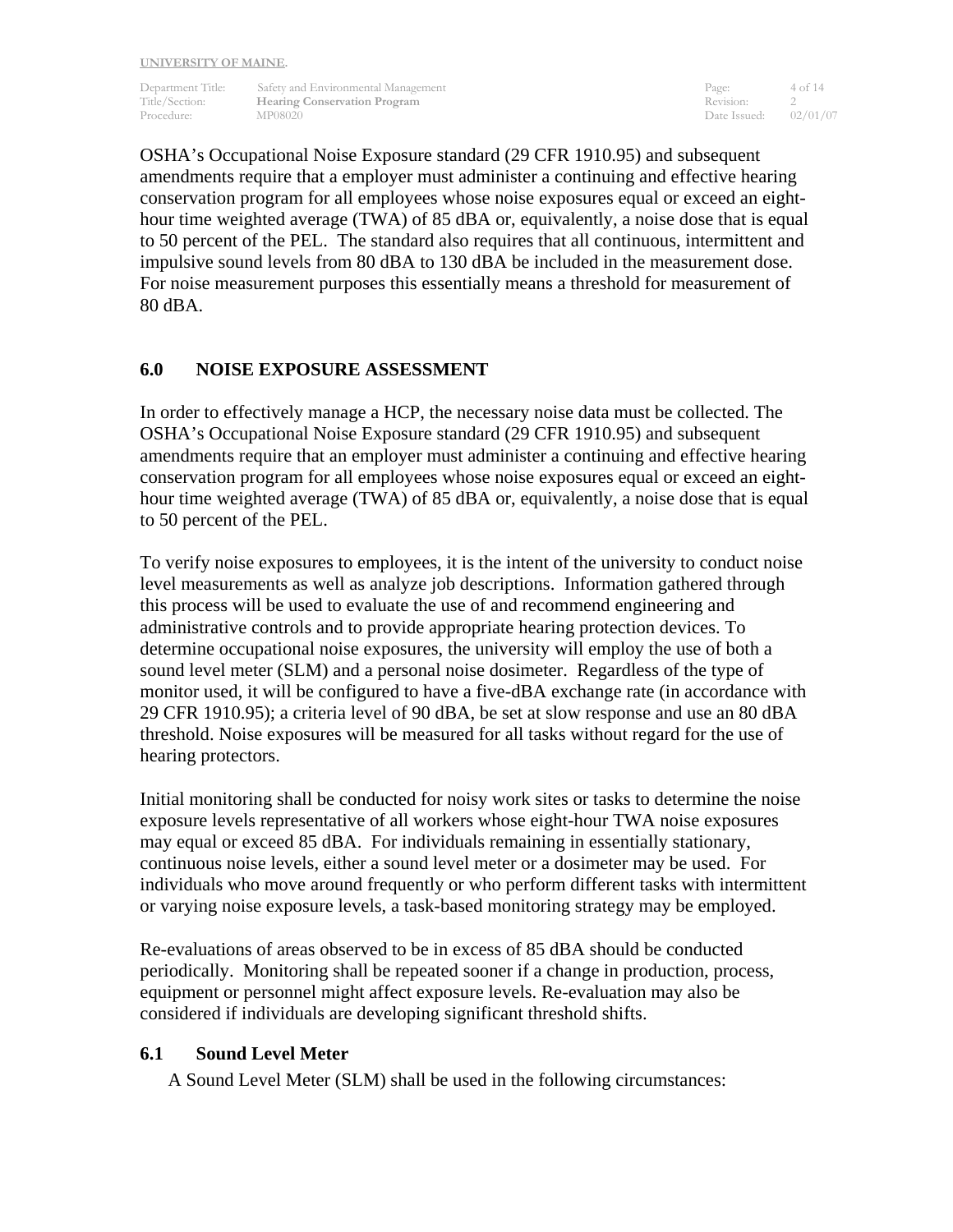Department Title: Safety and Environmental Management Page: 5 of 14 Title/Section: **Hearing Conservation Program** Revision: 2<br>Procedure: MP08020 Procedure: 02/01/07

Procedure: MP08020 MP08020 Date Issued: 02/01/07

- To determine the areas approaching or exceeding the 85 dBA level;
- To determine if hazards to hearing exist;
- To evaluate specific noise sources for noise control purposes; and
- To determine whether noise presents a safety hazard by interfering with speech communication or the recognition of audible warning signals.

Noise level measurements using a SLM will be conducted in areas identified as high noise areas or locations where potential hazards exist. Measurements will occur whenever there is a change in identified process, equipment or controls, which may affect employee exposure.

#### **6.2 Personal Dosimeter Monitoring**

A Personal Dosimeter Monitor (dosimeter) will be used to determine an individual's noise level exposure. The use of the dosimeter will be based upon the results of a previous noise level survey or other data indicating that employees are exposed to noise levels greater than 85 dBA at some point during their prescribed work shift. In areas where multiple employees are performing similar tasks, several employees will be chosen at random as test subjects. Resultant data will be considered representative of the exposure of all individuals performing the same task unless there is reason to believe otherwise. Monitoring will occur during periods of work considered to be typical of daily exposure. For those times that do not represent typical exposure (special process or production time), dosimetry will be performed to determine noise levels associated with those exposures.

#### **6.3 Noise Analysis and Recommendations**

Area SLM and dosimeter measurements will be evaluated by SEM to identify individuals for inclusion into the University's HCP. The findings shall be reported to and used by all responsible departments to address feasibility of engineering and administrative controls to reduce noise exposures. In addition the findings shall be used to select and train individuals in the need for and the use of appropriate hearing protection devices when engineering controls cannot be used to control noise levels.

#### **6.4 Employee Notification**

Sound level monitoring results will be distributed to the appropriate departments by SEM. This information shall be posted or otherwise made available to all department employees. Individual dosimeter readings shall be made available, by the appropriate department, to each individual monitored.

#### **6.5 Posting**

SEM recommends to each department that has a location which has been identified of having high-risk noise levels to post a notification sign on each entrance to the location. Each sign shall state "Warning, Hearing Protection is Required in this Area".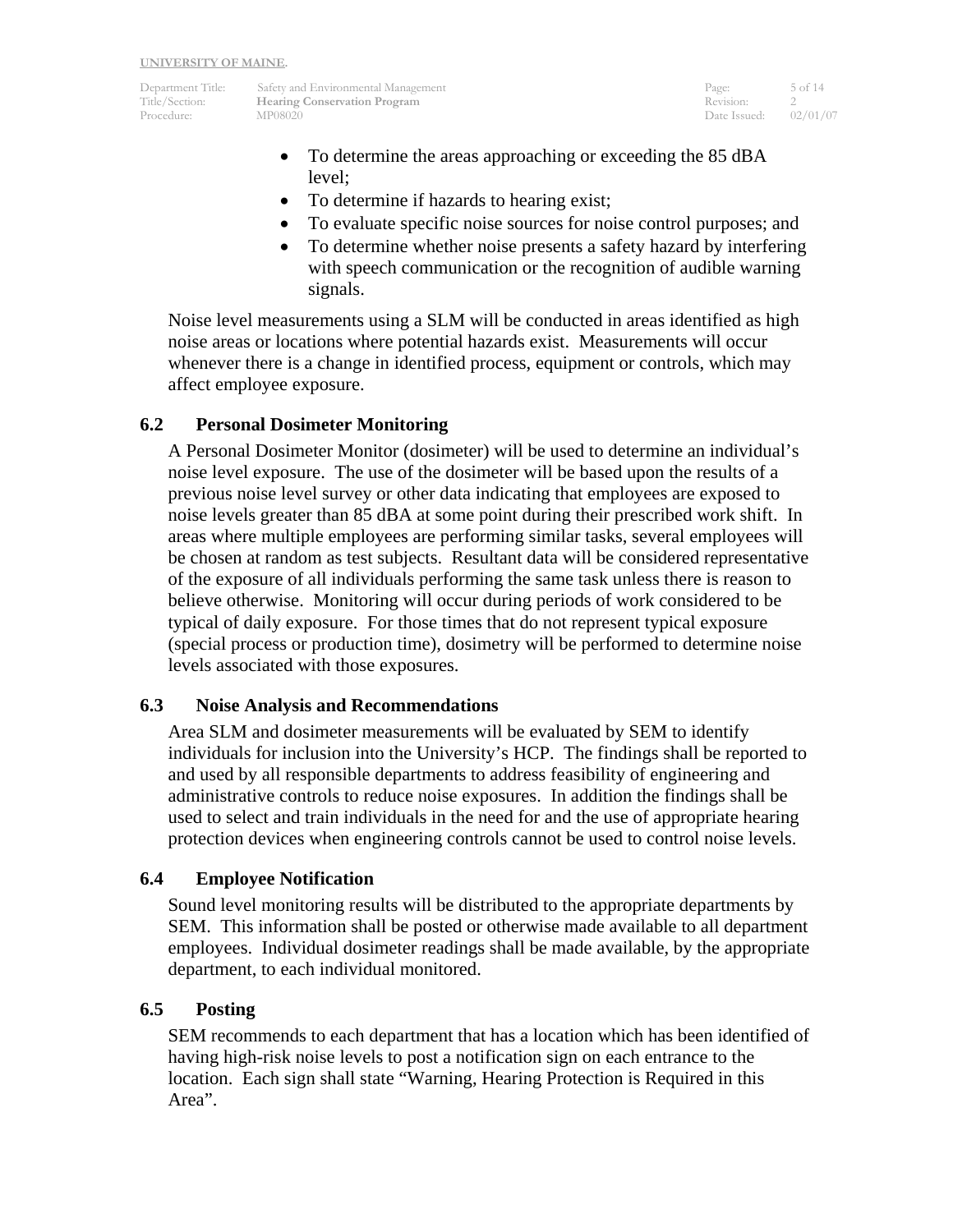Department Title: Safety and Environmental Management Page: 6 of 14 Title/Section: **Hearing Conservation Program** Revision: 2<br>Procedure: MP08020 Procedure: 02/01/07 Procedure: MP08020 Date Issued:

#### **7.0 ENGINEERING AND ADMINISTRATIVE CONTROLS**

To the extent feasible engineering and administrative controls shall be used to reduce noise level exposures.

#### **7.1 Engineering Controls**

Engineering controls should be the first order of protection from excessive noise exposure. When the noise can be eliminated or reduced through engineering controls, the danger to hearing is reduced or eliminated as well. Any reduction in noise level helps to make the noise hazard more manageable and reduces the risk of hearing loss. In addition, if noise can be reduced to acceptable levels through implementation of engineering controls, the mandates of the HCP can be eliminated.

Engineering controls shall be used when they are deemed to be technologically and economically feasible and practical for noise reduction. Priority for implementation of engineering controls should be given to noise sources that affect the largest number of individuals. Engineering controls may be implemented to address the following:

- Reducing noise at the source (e.g. installation of a muffler);
- Interrupting the noise path (e.g. construction of an acoustic enclosure or barrier);
- Reducing reverberation (e.g. covering walls with sound absorbing materials); and
- Reducing structure-borne vibration (installation of vibration mounts).

Engineering controls for noise reduction should be considered when planning new construction or renovating existing facilities. These controls can be functionally and economically more effective if they are incorporated into the original design and purchase of equipment.

#### **7.2 Administrative Controls**

Administrative controls shall be developed and implemented to supplement engineering controls but only after engineering controls have been implemented, determined unfeasible or are inadequate to reduce or limit noise exposures. In all cases, the use of administrative controls shall not result in exposing more individuals to noise. Administrative controls shall also be used to inform, train and instruct the individuals (and supervisors) in the proper means of hearing protection for the reduction of noise. Individuals shall be provided with a conveniently located, quiet and clean break or lunch area to give periodic relief from workplace noise.

#### **7.3 "Buy-Quiet" Policy**

The University shall establish a "buy-quiet" policy for the purchase of new equipment. This policy shall include selection of products or processes to be targeted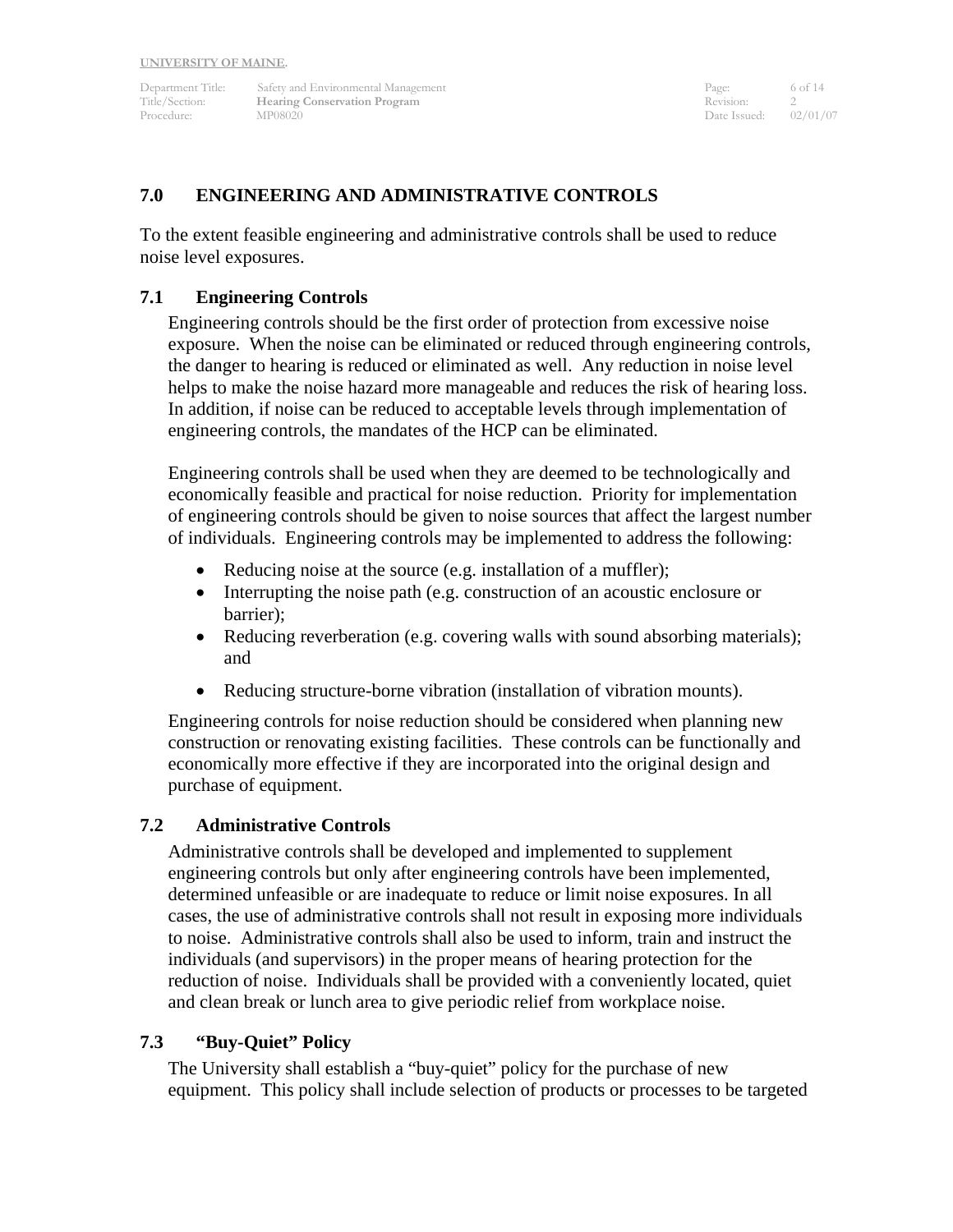Department Title: Safety and Environmental Management Page: 7 of 14 Title/Section: **Hearing Conservation Program** Revision: 2<br>Procedure: MP08020 **Date Issued:** 02/01/07 Procedure: MP08020 MP08020 Date Issued: 02/01/07

for noise reduction through new purchases, setting criteria for new equipment noise levels, requesting noise level specifications from manufacturers and including noise level data in bid evaluations. Requests for Bids shall include the university's noise requirements.

#### **8.0 MEDICAL SURVEILLANCE**

The University shall provide audiometry for all workers whose exposures equal or exceed 85 dBA for an 8-hour time weighted average or 50% equivalent dose.

#### **8.1 Audiometry**

Audiometric test shall be performed by a physician, audiologist or an equivalent individual working under the supervision of an audiologist or physician. The professional administering the test shall include their professional license or certification number on each individual's audiogram.

The audiogram shall consist of air conduction, pure-tone, hearing threshold measures at no less than 500, 1000, 2000, 3000, 4000 and 6000 hertz (Hz). Right and left ears shall be individually tested. Audiometric tests shall be conducted with audiometers that meet the specifications of and are maintained and used in accordance with the American National Standards Institute Specifications for Audiometers (ANSI S3.6- 1996 [ANSI 1996b]). Audiometers shall receive a daily functional check, an acoustic calibration check and an annual calibration (or more frequently as needed). The date of the last annual calibration shall be recorded on each audiogram.

Audiometric tests shall be conducted in a room where ambient noise levels conform to all requirements of the ANSI Maximum Permissible Ambient Noise Levels for Audiometric Test Rooms (ANSI S3.1-1991 [1991b]). For permanent testing facilities, ambient noise levels shall be checked at least annually. For mobile or transient testing facilities, ambient noise levels shall be tested daily or each time the facility is moved, whichever is more frequent. Ambient noise measurements should be taken under conditions representing the typical acoustical environment likely to be present when audiograms are performed. These levels shall be recorded on each audiogram.

#### **8.2 Baseline Audiogram**

A baseline audiogram shall be obtained before employment or within 6 months of an employee's first exposure at or above the action level (50% Dose). Workers shall not be exposed to noise levels at or above 85 dBA for a minimum of 14 hours before receiving a baseline audiometric test. Hearing protectors shall not be used in lieu of the required quiet period.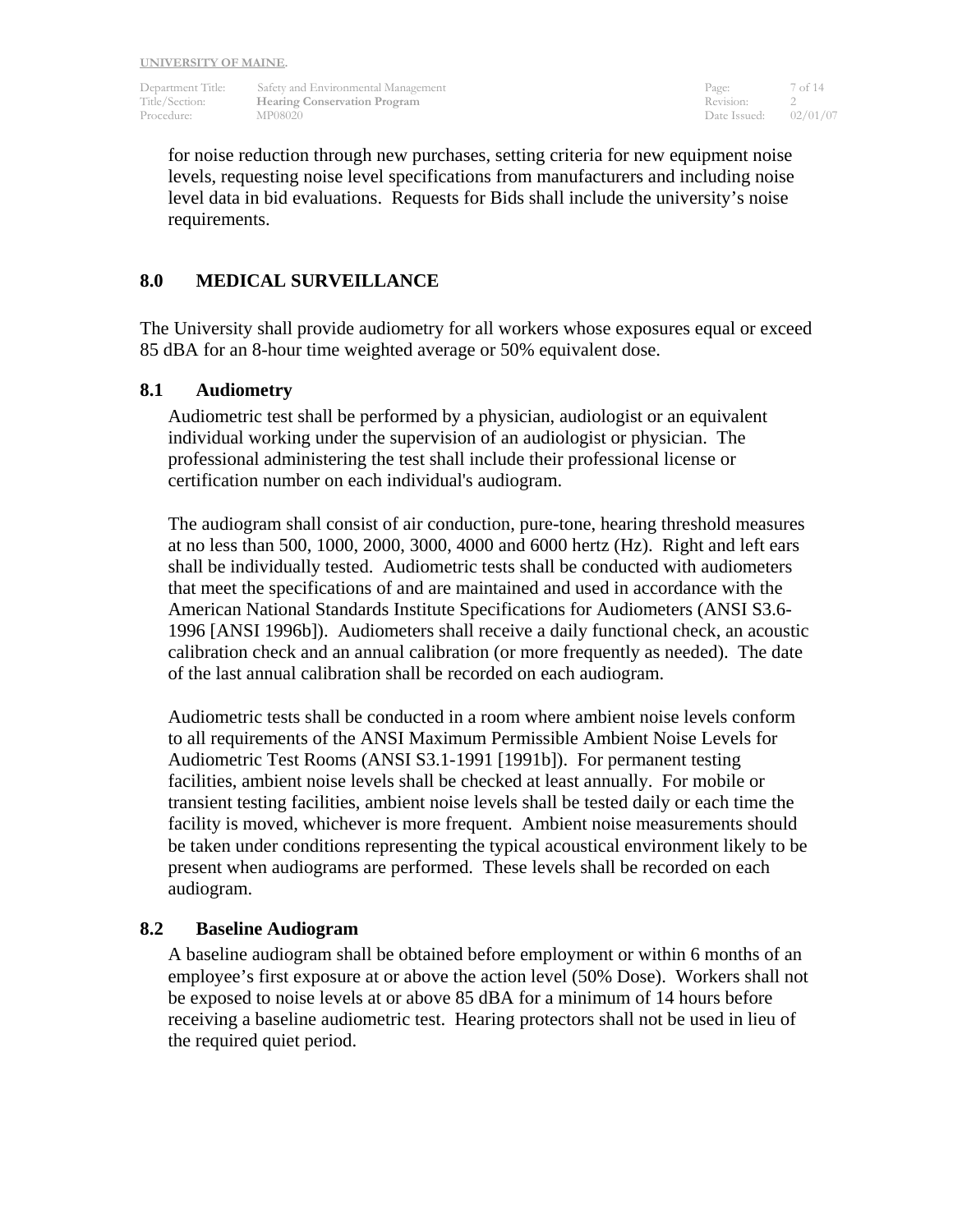Department Title: Safety and Environmental Management Page: 8 of 14<br>
Title/Section: **Hearing Conservation Program** Revision: 2<br>
Procedure: MD00000 **The Example 2 Example 2** Expression: 2<br>
MP08020 Date Issued: 02/01/07 Procedure: MP08020 Date Issued: 02/02/02/02/07 Date Issued: 02/02/07/07/07/07/07/07

#### **8.3 Annual Audiogram and Re-testing**

Workers covered by the HCP shall have their hearing threshold levels measured annually. When possible, these tests shall be conducted during the worker's normal work shift. This audiogram shall be referred to as the "monitoring audiogram". The monitoring audiogram shall be evaluated immediately to determine if an employee has a change in hearing relative to his or her baseline audiogram.

If a change in hearing threshold level, in either ear, that equals or exceeds 10 decibels at 2000, 3000, or 4000 Hz is observed (relative to his or her baseline audiogram) an optional re-test may be conducted immediately to determine whether the shift is persistent. If a persistent threshold shift has occurred, the individual shall be informed that his/her hearing may have worsened (in comparison to previous tests) and additional hearing evaluations are necessary.

When a threshold shift has been observed, the individual shall receive a confirmation audiogram within thirty days. The confirmation test shall be conducted under the same conditions as those of the baseline audiogram. If this audiogram confirms a threshold shift, the audiogram and other pertinent records shall be reviewed by a physician or audiologist. If the review confirms the threshold shift, the shift is considered a significant threshold shift and shall be recorded in the workers medical records. The confirmation audiogram shall serve as the individual's new baseline examination and shall be used to calculate any subsequent, significant shift.

When a standard threshold shift has been confirmed, the university shall take appropriate action to protect the individual from additional hearing loss due to occupational noise exposure. If the physician or audiologist suspects the threshold shift is due to non-occupational exposures, the individual shall receive appropriate counseling and referral to their personal physician.

#### **8.4 Exit Audiogram**

The university should obtain an exit audiogram from any individual enrolled in the HCP and who is leaving employment or whose job no longer involves exposure to noise hazards. The exit audiogram shall be conducted under the same conditions as the baseline audiogram.

#### **8.5 Consultation**

Upon completion of the baseline and annual audiograms, the individual will be provided the opportunity to discuss the results of the audiogram with the physician or audiologist. At this time, the individual shall be informed of potential risks of exposures to noise above the 85 dBA and ways in which the individual may protect themselves from risks associated with such exposures.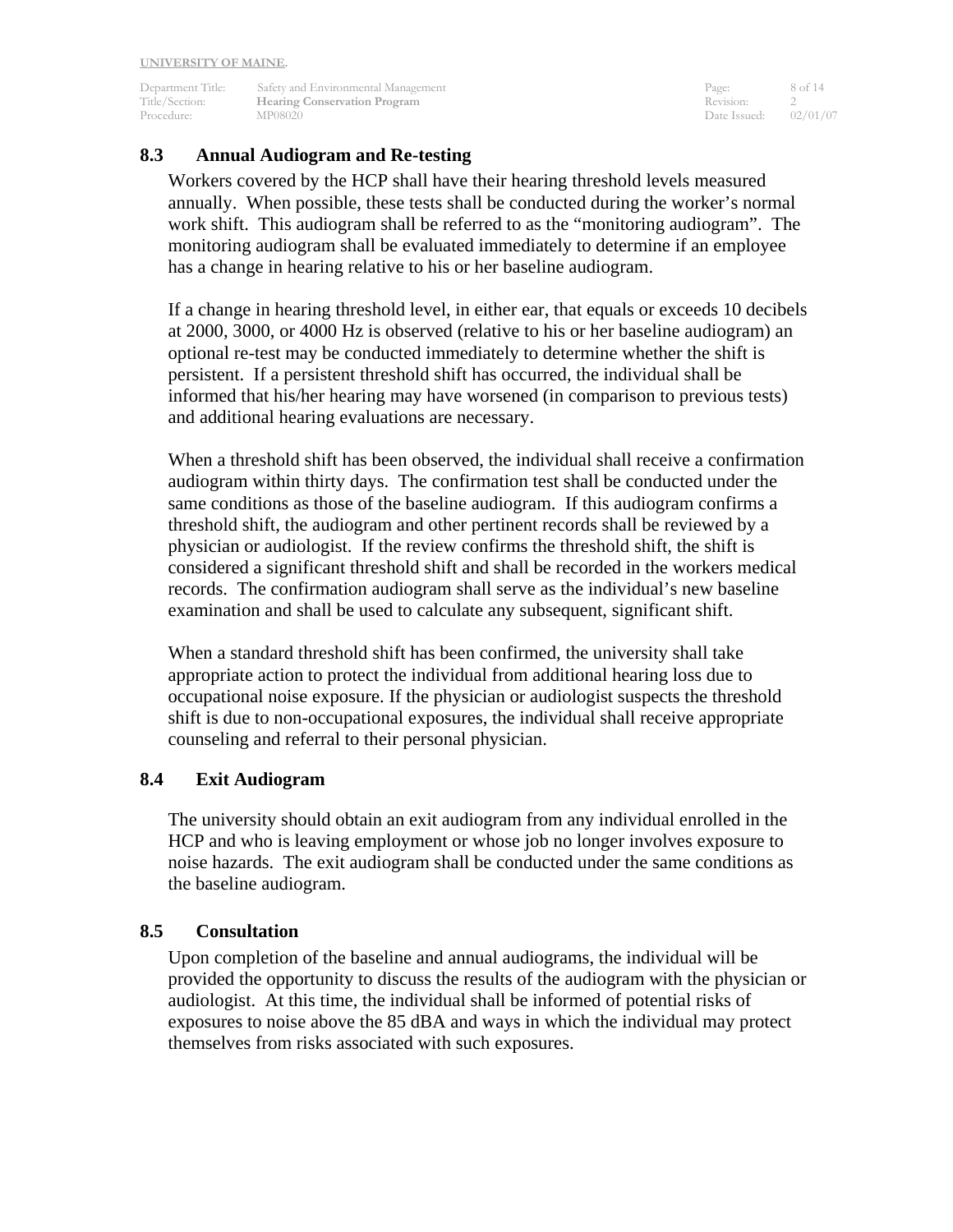Department Title: Safety and Environmental Management Page: 9 of 14<br>
Page: 9 of 14<br>
Pittle/Section: **Hearing Conservation Program** Revision: 2 **The Example 2 Section:** Revision: 2<br>
MP08020 Date Issued: 02/01/07 Procedure: MP08020 Date Issued: 02/02/02/02/07 Date Issued: 02/02/07/07/07/07/07/07

## **9.0 HEARING PROTECTION EQUIPMENT**

The most effective way to prevent noise induced hearing loss is to remove the hazardous noise from the workplace or to remove the worker from the hazardous noise, through the use of engineering or administrative controls. Hearing protection equipment should be used when engineering and administrative controls are not possible or feasible for reducing noise exposures to established safe levels. Hearing protectors may also be used as an interim solution to noise exposure while engineering controls are established.

A hearing protector is any device designed to reduce the level of sound reaching the eardrum. Earmuffs and earplugs are the main types of hearing protectors available for use at the university. Items not specifically designed for hearing protection (e.g., cotton, cloth and cigarette filters) shall not be used for hearing protection. In addition, swimmer's earmolds, hearing aids and personal stereo headphones shall not be used as hearing protection.

Each hearing protector is assigned a Noise Reduction Rating (NRR) by the manufacturer. The NRR is a number of decibels of the noise hazard that an employee will be exposed to will be reduced if the employee wears that specific type of hearing protector. This rating is determined in the laboratory and represent measurements under optimal conditions. Factors such as ear canal shape and size, type of activity and installation all have an effect on the actual NRR. To determine the actual NRR of a particular hearing protector the following conversion must be made:

*Actual NRR = (Manufacture NRR – 7) x 50 %* 

The actual NRR is then subtracted from the measured sound levels. The resulting difference is the noise level the wearer is exposed to. It is important to recognize that improper fitting or incorrect wearing will significantly reduce the actual NRR. When two separate hearing protectors are used (i.e.; earplugs and ear muffs) together to provide additional attenuation it is important to note that the total affect is not additive. To determine the total NRR while using two hearing protectors add five to the great of the two actual NRR's. The resulting total shall be considered the NRR for the use of both devices concurrently.

Selection of appropriate hearing protectors should be based upon the measured noise levels an individual is exposed to, the duration of exposure, the individual wearing them, the need for compatible safety equipment and workplace conditions such as temperature, humidity and atmospheric pressure. A variety of appropriate hearing protectors will be made available to individuals required to wear them so that they can make a selection based upon comfort, ease of use and impact on communication.

#### **10.0 TRAINING REQUIREMENTS**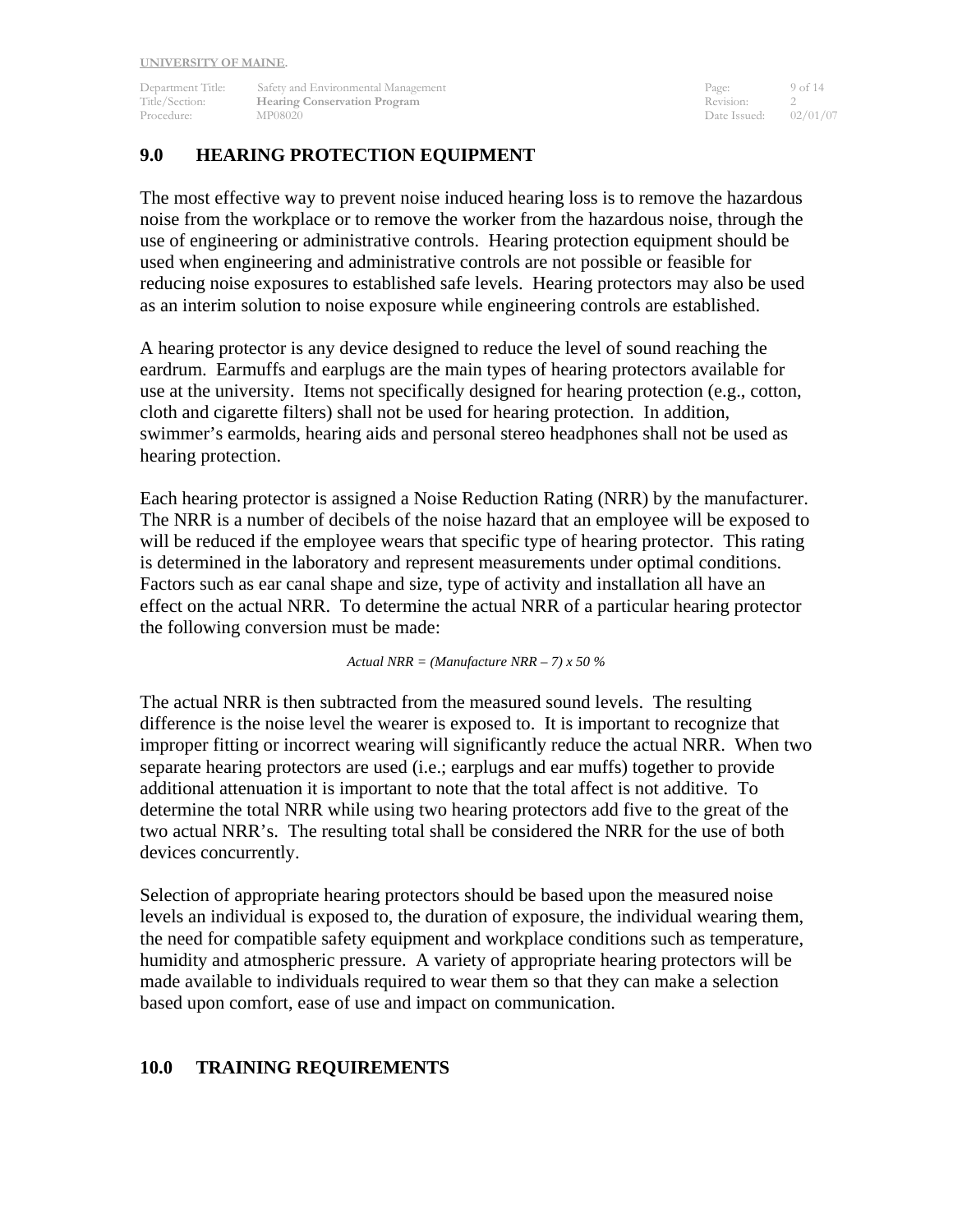Department Title: Safety and Environmental Management Page: 10 of 14<br>
Title/Section: Hearing Conservation Program Revision: 2 **The Example 2 Section:** Revision: 2<br>
MP08020 Date Issued: 02/01/07 Procedure: MP08020 Date Issued:

The university shall provide annual HCP training for all employees who are exposed to noise at or above an eight hour TWA of 85 dBA. Individual participation in this training shall be mandatory. Information provided during these training sessions shall be routinely updated to reflect changes in work environment, work processes and available protective equipment. The following elements shall be included in training program:

- The effects of noise on hearing;
- The purpose of hearing protectors;
- The advantages, disadvantages and attenuation of various types of hearing protectors;
- Instruction on selection, fitting, use and care of hearing protective devices; and
- The purpose of audiometric testing and an explanation of the test procedures.

The training shall also include the review of 29 CFR 1910.95. In addition, each trainee will be provided a copy of the standard.

The responsible department shall certify that the training required in this section was completed. Certification of training shall include each employee's name, the signature or initials of the trainer(s) and the dates of the training. This information shall be available for review by the employees or their authorized representatives.

## **11.0 RECORDKEEPING**

The university shall maintain records of employee dosimetry and sound level measurements. Copies of noise monitoring records will be distributed to the affected department, and be kept by the Department of Safety and Environmental Management. These records shall be maintained on file and in the Industrial Hygiene Database for a minimum of ten years. Training records shall be maintained by the originating department for a minimum of five years.

Audiometric testing records shall be maintained by Human Resources for all individuals completing these evaluations. The records shall include:

- The name and classification of the employee;
- Date of the audiogram;
- The examiner's name;
- Date of the last acoustic or exhaustive calibration of the audiometer; and
- The employee's most recent noise exposure assessment.

Accurate records of the measurements of background sound pressure levels in the audiometric testing rooms shall also be maintained. Audiometric records shall be maintained by the university for at least the duration of the affected individual's employment.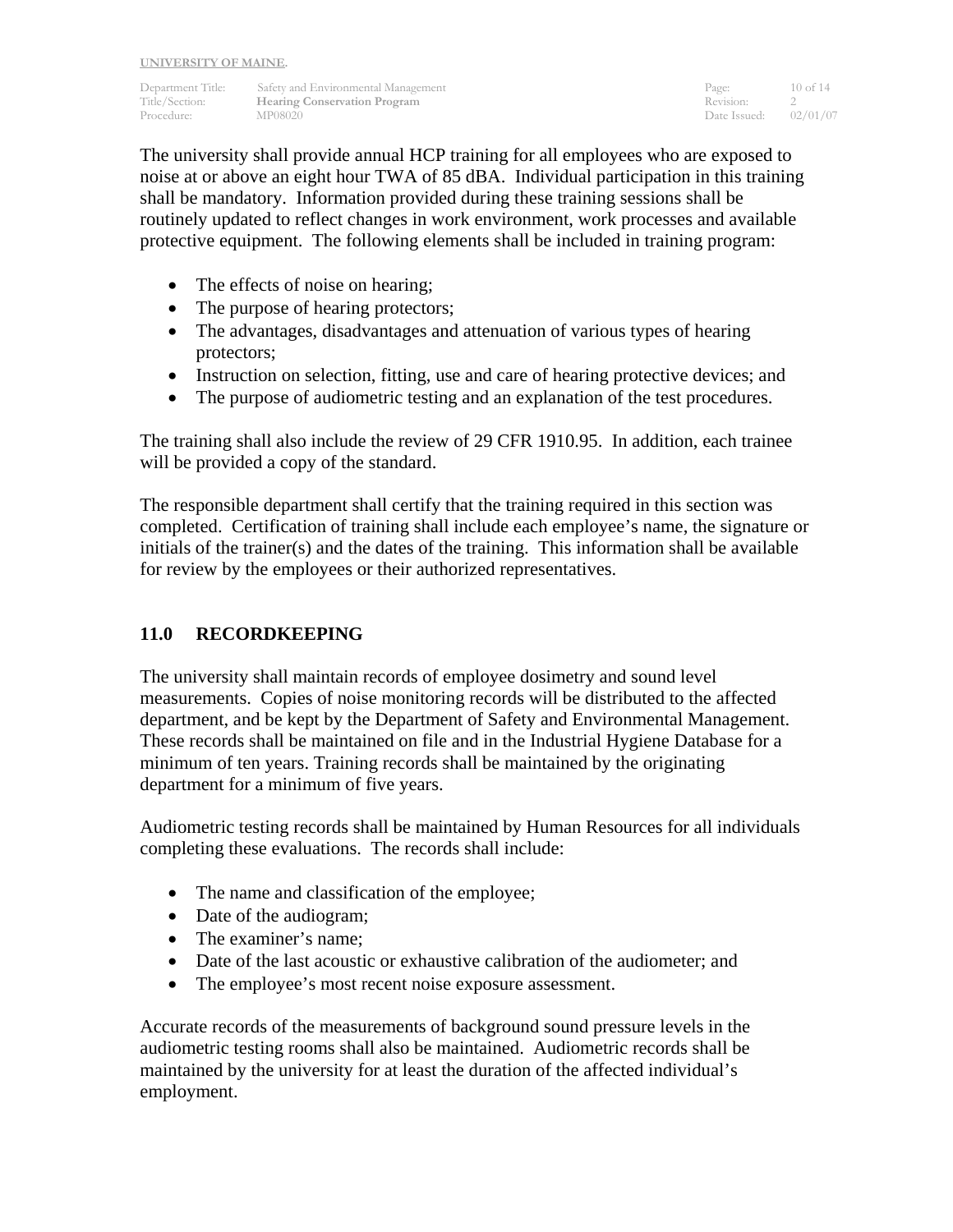Department Title: Safety and Environmental Management Page: 11 of 14 Title/Section: **Hearing Conservation Program**  Transfer and the Revision: 2 Procedure: MP08020 MP08020 Date Issued: 02/01/07

All records discussed in this section shall be provided, or made available for review, upon request to the affected individual, former employees, representatives designated by the individual employee and the Maine Department of Labor (DOL).

#### **12.0 PROGRAM REVIEW/EVALUATION**

The University's HCP shall be reviewed and amended as necessary on a periodic basis. The review shall consist of amending the program to comply with current regulatory requirements and evaluation of the past years. The program shall be revised accordingly to address any problems or issues that have been observed.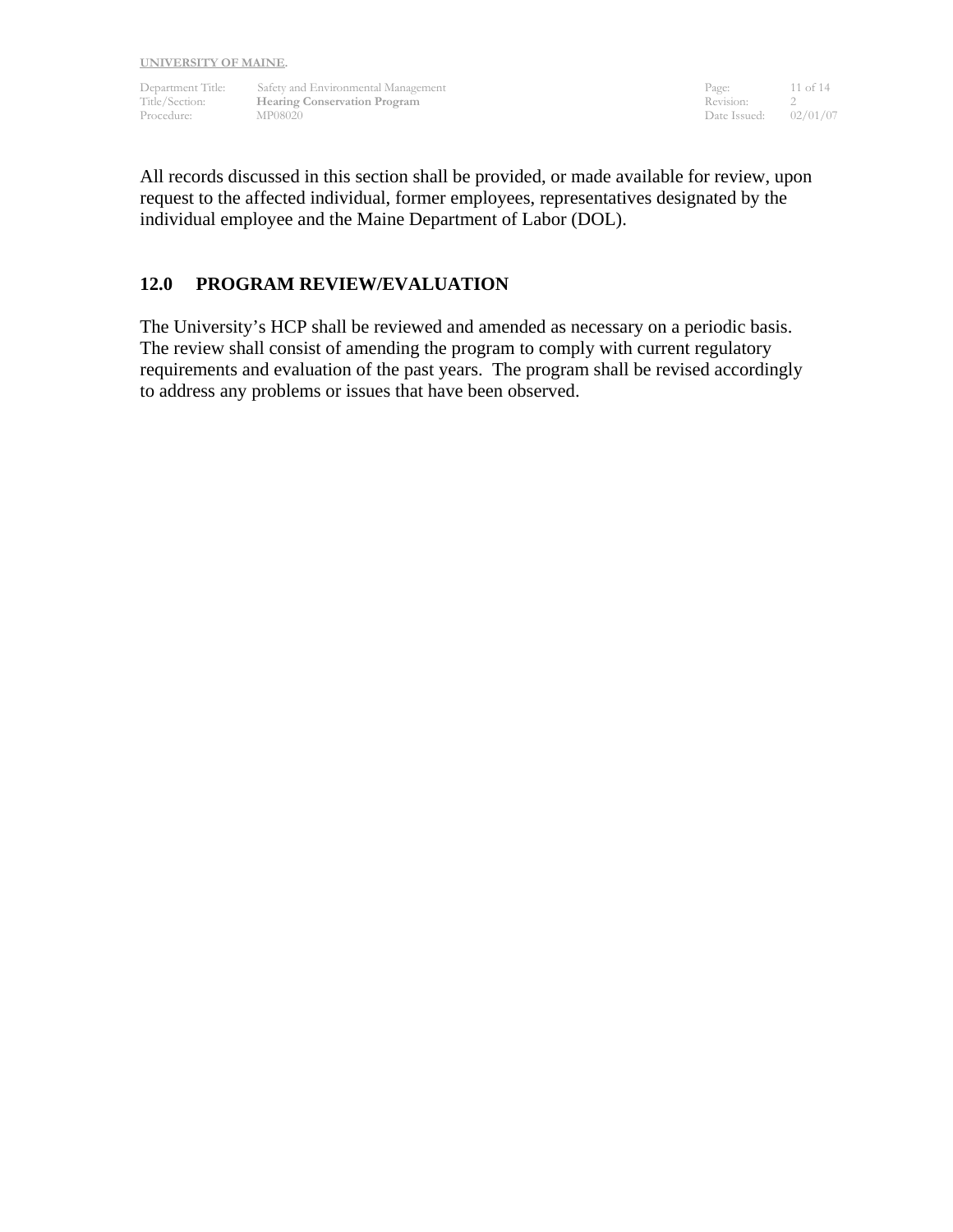Department Title: Safety and Environmental Management Page: 12 of 14 Title/Section: **Hearing Conservation Program**  Transfer and the Revision: 2 Procedure: MP08020 MP08020 Date Issued: 02/01/07

#### *APPENDIX A - DEFINITIONS*

**Action Level:** An eight-hour time weighted average (TWA) of 85 decibels measured on the A weighted scale, slow response or equivalently, a dose of 50 percent.

**Attenuation:** Reduction in intensity or amount.

**Audiogram:** A chart, graph or table resulting from an audiometric test showing an individuals hearing threshold levels as a function of frequency.

**Audiologist:** A professional, specializing in the study and rehabilitation of hearing, who is certified by the American Speech-Language-Hearing Association or licensed by the state board of examiners.

**Baseline Audiogram:** The audiogram against which future audiograms are compared.

**Conductive Hearing Loss:** A type of hearing loss not caused by noise exposure, but by any disorder in the middle or external ear that prevents sound from reaching the inner ear.

**Continuous Noise:** Broadband noise of approximately constant level and spectrum to which an employee is exposed for a period eight-hours per day, 40 hours per week.

**Criterion Sound Level:** The continuous equivalent A-weighted sound level that constitutes 100 percent of an allowable noise exposure. In other words, the criterion level is the permissible exposure limit (PEL). The OSHA criterion level is 90 dBA averaged over an eight-hour period on the A scale of a standard sound level meter set on slow response.

**Decibel:** Unit of measurement of sound.

**Dose:** The ratio of the amount of time that an employee was exposed to a noise at a specific level and the amount of time the employee can be exposed to that level, expressed as a percentage.

**Frequency:** The number of complete cycles per second of a vibration (or other periodic movement) usually stated in cycles per second or Hertz.

**Hearing Conservation:** The prevention or minimization of noise induced hearing loss through the control of noise through engineering controls and the use of hearing protection devices.

**Hearing Loss:** An increase in the threshold of audibility, at specific frequencies, as the result of normal aging, disease or injury to the hearing organs.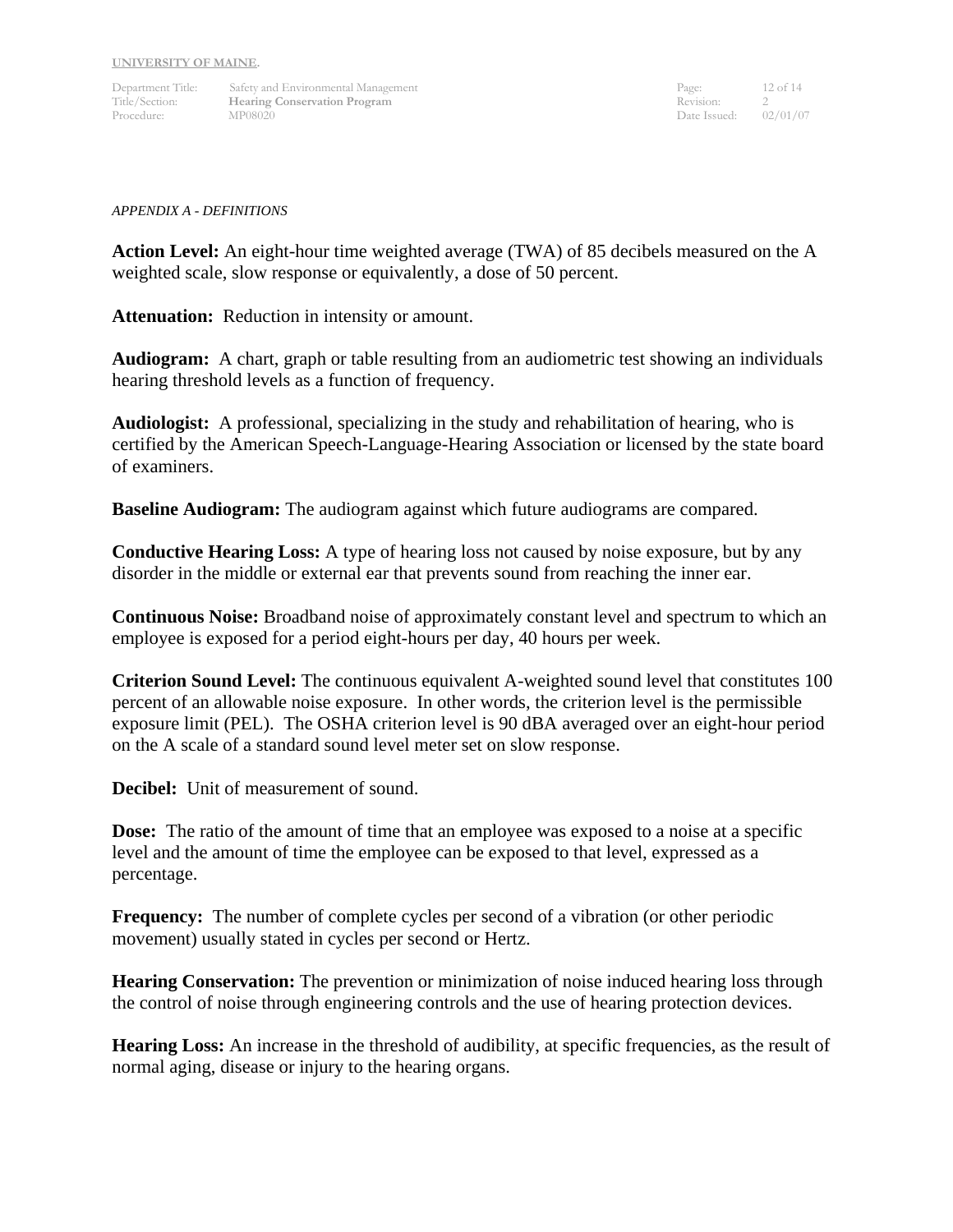Department Title: Safety and Environmental Management Page: 13 of 14<br>
13 of 14<br>
2 Title/Section: 2 Title/Section: **Hearing Conservation Program** Procedure: MP08020 Date Issued: 02/01/07

**Hertz (Hz):** Unit of measurement of frequency, numerically equal to cycles per second.

**Impact Noise:** A sharp burst of noise, generally less than one-half second in duration and not repeated more often than once per second.

**Intensity:** The rate of sound energy transmitted in a specific direction through a unit area.

**Intermittent Noise:** Exposure to a given broadband sound pressure levels several times during a normal working day.

**Noise:** Any unwanted sound.

**Noise-induced Hearing Loss:** Slowly progressive inner-ear hearing loss resulting from exposure to continuous noise over a long period of time, as contrasted to acoustic trauma or physical injury to the ear.

**Noise Dosimeter:** An instrument that integrates a function of sound pressure over a period of time in such a manner that it directly indicates a noise dose.

**Noise Reduction Rating:** The arithmetic average of the sound absorption made by the use of hearing protection devices.

**Otolaryngologist:** A physician specializing in diagnosis and treatment of disorders of the ear, nose and throat.

**Presbycusis:** Hearing loss caused by age.

**Representative Exposure:** Measurements of an employee's noise dose, or eight-hour time weighted average sound level that the employers deem to be representative of the exposures of other employees in the work area.

**Sound Level Meter:** An instrument for the measurement of sound levels.

**Threshold:** The sound level at which a personal noise dosimeter begins to integrate noise into a measured exposure.

**Threshold of Pain:** A sound pressure level sufficiently high enough to produce the sensation of pain in the human ear (usually above 120 dBA).

**Time-weighted Average:** That sound level, which if constant over an eight-hour exposure, would result in the same noise dose as is measured.

**Work Area:** A room or defined space in a work place where materials are produced or used and where employees are present.